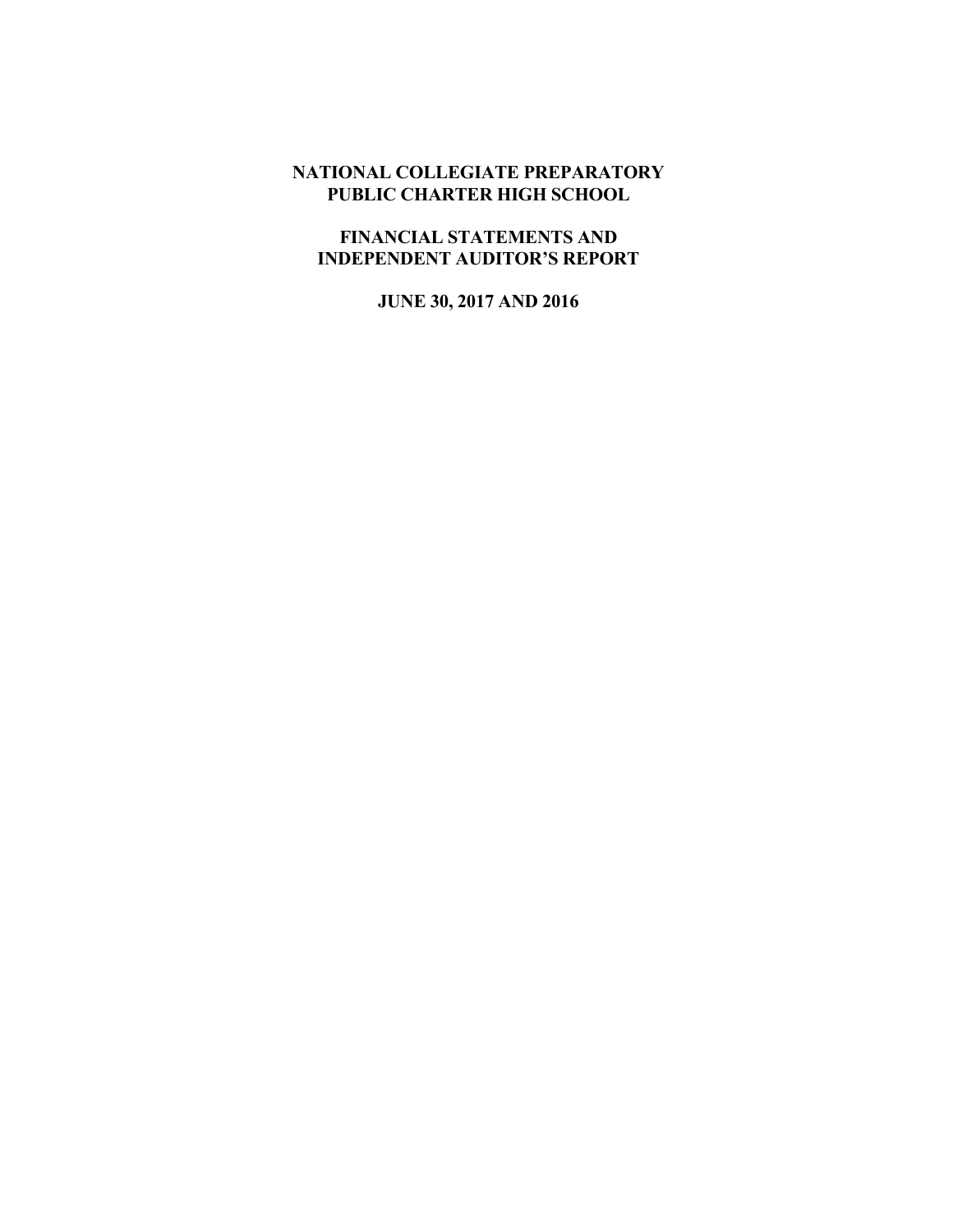# **TABLE OF CONTENTS**

|                                                                                                                                      | Page No.       |
|--------------------------------------------------------------------------------------------------------------------------------------|----------------|
| <b>INDEPENDENT AUDITOR'S REPORT</b>                                                                                                  | $1 - 2$        |
| <b>FINANCIAL STATEMENTS</b>                                                                                                          |                |
| <b>Statements of Financial Position</b>                                                                                              | 3              |
| <b>Statements of Activities</b>                                                                                                      | $\overline{4}$ |
| Statement of Functional Expenses, Year Ended June 30, 2017                                                                           | 5              |
| Statement of Functional Expenses, Year Ended June 30, 2016                                                                           | 6              |
| <b>Statements of Cash Flows</b>                                                                                                      | 7              |
| Notes to the Financial Statements                                                                                                    | $8 - 12$       |
| Independent Auditor's Report on Internal Control over Financial Reporting and on                                                     |                |
| Compliance and Other Matters Based on an Audit of Financial Statements Performed<br>in Accordance with Government Auditing Standards | $13 - 14$      |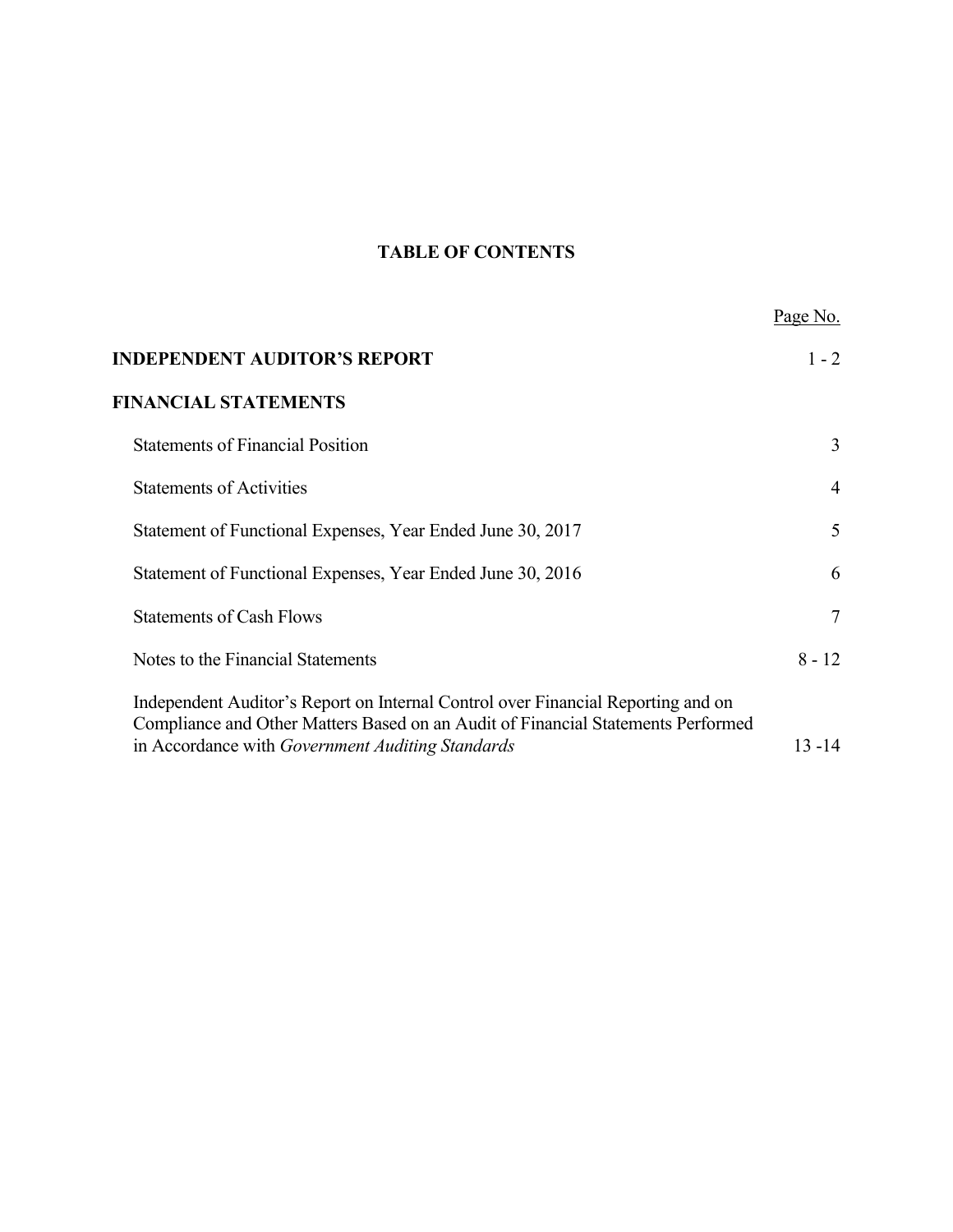

1730 Rhode Island Avenue, NW Suite 800 Washington, DC 20036 (202) 296-3306 Fax: (202) 296-0059

Independent Auditor's Report

The Board of Trustees National Collegiate Preparatory Public Charter High School Washington, DC

# **Report on the Financial Statements**

We have audited the accompanying financial statements of National Collegiate Preparatory Public Charter High School, a nonprofit organization, which comprise the statements of financial position as of June 30, 2017 and 2016, and the related statements of activities, functional expenses, and cash flows for the years then ended, and the related notes to the financial statements.

# *Management's Responsibility for the Financial Statements*

Management is responsible for the preparation and fair presentation of these financial statements in accordance with accounting principles generally accepted in the United States of America; this includes the design, implementation, and maintenance of internal control relevant to the preparation and fair presentation of financial statements that are free from material misstatement, whether due to fraud or error.

### *Auditor's Responsibility*

Our responsibility is to express an opinion on these financial statements based on our audits. We conducted our audits in accordance with auditing standards generally accepted in the United States of America and the standards applicable to financial audits contained in *Government Auditing Standards,* issued by the Comptroller General of the United States. Those standards require that we plan and perform the audit to obtain reasonable assurance about whether the financial statements are free from material misstatement.

An audit involves performing procedures to obtain audit evidence about the amounts and disclosures in the financial statements. The procedures selected depend on the auditor's judgment, including the assessment of the risks of material misstatement of the financial statements, whether due to fraud or error. In making those risk assessments, the auditor considers internal control relevant to the entity's preparation and fair presentation of the financial statements in order to design audit procedures that are appropriate in the circumstances, but not for the purpose of expressing an opinion on the effectiveness of the entity's internal control. Accordingly, we express no such opinion. An audit also includes evaluating the appropriateness of accounting policies used and the reasonableness of significant accounting estimates made by management, as well as evaluating the overall presentation of the financial statements.

We believe that the audit evidence we have obtained is sufficient and appropriate to provide a basis for our audit opinion.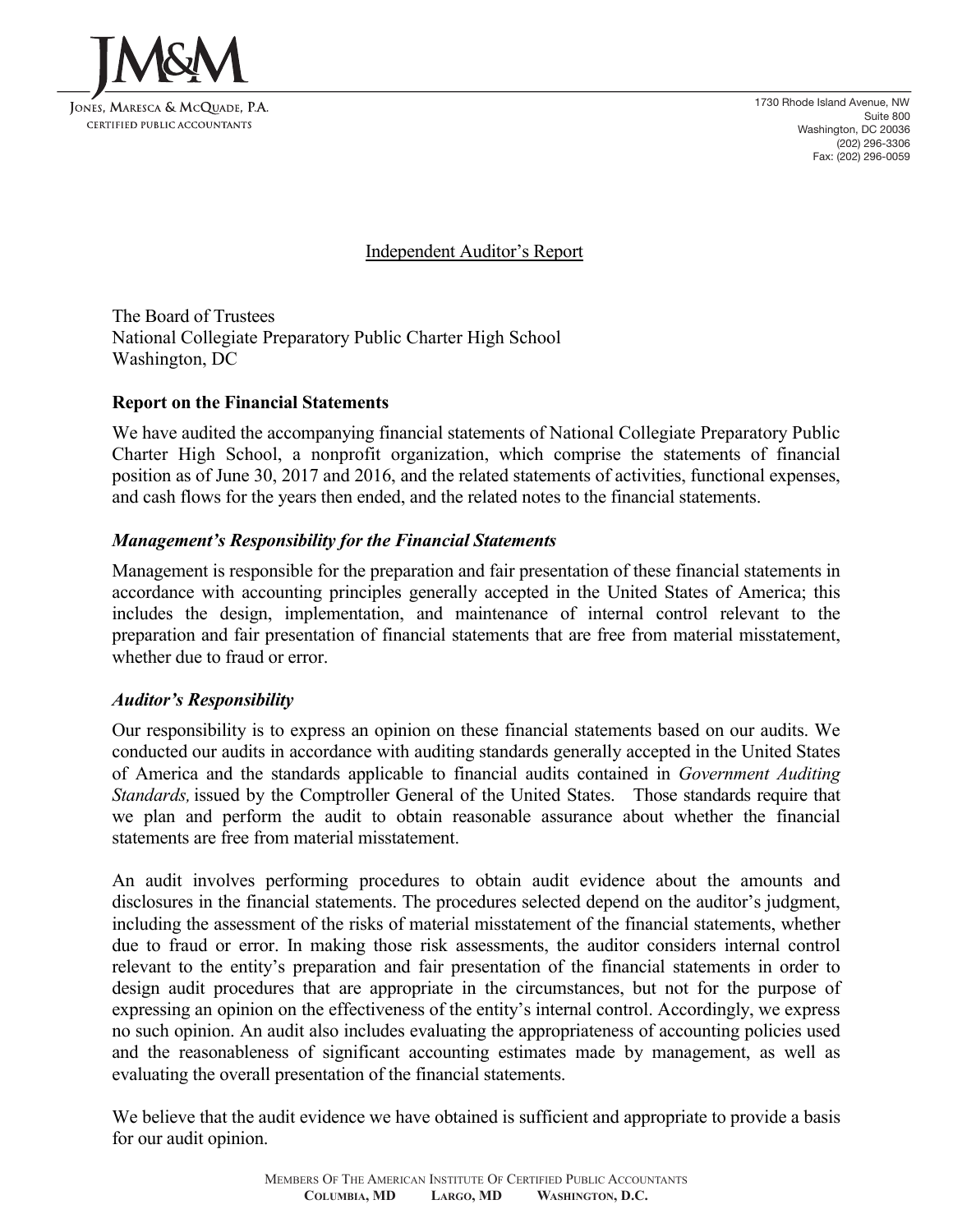Independent Auditor's Report National Collegiate Preparatory Public Charter High School Page Two

### *Opinion*

In our opinion, the financial statements referred to above present fairly, in all material respects, the financial position of National Collegiate Preparatory Public Charter High School as of June 30, 2017 and 2016, and the changes in its net assets and its cash flows for the years then ended in accordance with accounting principles generally accepted in the United States of America.

# **Other Reporting Required by** *Government Auditing Standards*

In accordance with *Government Auditing Standards*, we have also issued our report dated November 30, 2017 on our consideration of National Collegiate Preparatory Public Charter High School's internal control over financial reporting and on our tests of its compliance with certain provisions of laws, regulations, contracts, and grant agreements and other matters. The purpose of that report is solely to describe the scope of our testing of internal control over financial reporting and compliance and the results of that testing, and not to provide an opinion on the effectiveness of National Collegiate Preparatory Public Charter High School's internal control over financial reporting or on compliance. That report is an integral part of an audit performed in accordance with *Government Auditing Standards* in considering National Collegiate Preparatory Public Charter High School's internal control over financial reporting and

Jam Marusa & Mc Quade PA

Washington, DC November 30, 2017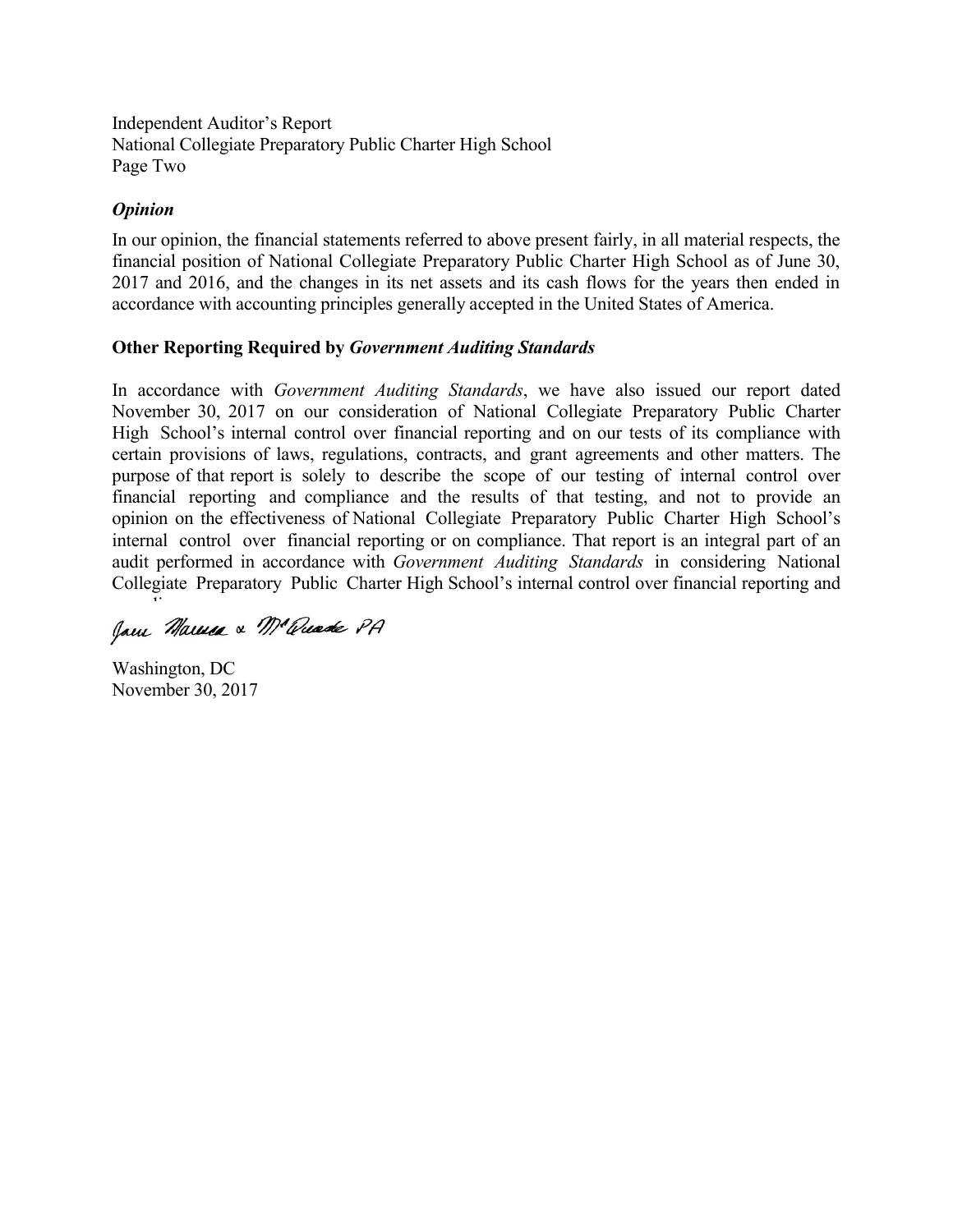# **NATIONAL COLLEGIATE PREPARATORY PUBLIC CHARTER HIGH SCHOOL STATEMENTS OF FINANCIAL POSITION JUNE 30, 2017 AND 2016**

|                                         |             | 2017      |              | 2016      |
|-----------------------------------------|-------------|-----------|--------------|-----------|
| <b>ASSETS</b>                           |             |           |              |           |
|                                         |             |           |              |           |
| <b>CURRENT ASSETS</b>                   |             |           |              |           |
| Cash                                    | $\mathbf S$ | 717,133   | $\mathbb{S}$ | 609,518   |
| Accounts and grants receivable          |             | 112,483   |              | 191,695   |
| Prepaid expenses                        |             | 47,848    |              | 36,751    |
| <b>Total Current Assets</b>             |             | 877,464   |              | 837,964   |
| PROPERTY AND EQUIPMENT, NET             |             | 131,762   |              | 192,897   |
| <b>OTHER ASSETS</b>                     |             |           |              |           |
| Certificate of deposit                  |             | 6,333     |              | 6,333     |
| Security deposit                        |             | 15,000    |              | 15,000    |
| <b>Total Other Assets</b>               |             | 21,333    |              | 21,333    |
| <b>TOTAL ASSETS</b>                     | S           | 1,030,559 | \$           | 1,052,194 |
| <b>LIABILITIES AND NET ASSETS</b>       |             |           |              |           |
| <b>CURRENT LIABILITIES</b>              |             |           |              |           |
| Accounts payable                        | \$          | 402,132   | $\mathbf S$  | 207,691   |
| Accrued expenses                        |             | 7,099     |              | 6,609     |
| Defered revenue                         |             | 12,886    |              | 29,126    |
| <b>Total Liabilities</b>                |             | 422,117   |              | 243,426   |
| <b>NET ASSETS</b>                       |             |           |              |           |
| Unrestricted                            |             | 608,442   |              | 808,768   |
| <b>TOTAL LIABILITIES AND NET ASSETS</b> | \$          | 1,030,559 | \$           | 1,052,194 |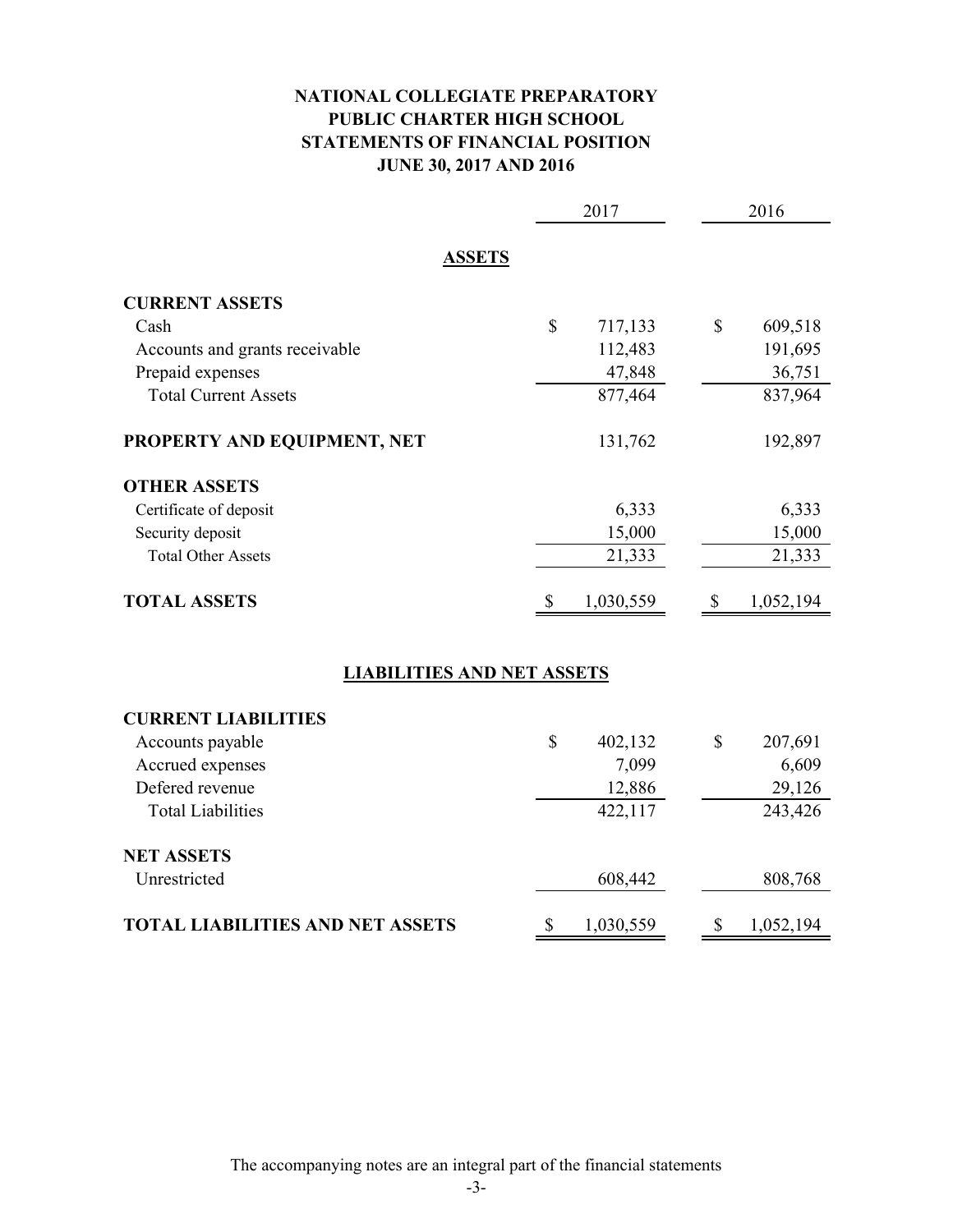### **NATIONAL COLLEGIATE PREPARATORY PUBLIC CHARTER HIGH SCHOOL STATEMENTS OF ACTIVITIES YEARS ENDED JUNE 30, 2017 AND 2016**

|                                         | 2017            | 2016         |           |  |
|-----------------------------------------|-----------------|--------------|-----------|--|
| <b>UNRESTRICTED REVENUE AND SUPPORT</b> |                 |              |           |  |
| Per pupil appropriations                | \$<br>4,536,813 | $\mathbb{S}$ | 4,613,889 |  |
| Per pupil facility allowance            | 859,100         |              | 871,596   |  |
| Federal entitlements and grants         | 482,356         |              | 493,177   |  |
| Activity fees                           | 37,920          |              | 49,672    |  |
| Other grants and contributions          | 53,998          |              | 85,908    |  |
| In-kind contributions                   |                 |              | 250       |  |
| Other income                            | 2,073           |              | 1,542     |  |
| <b>Total Revenue and Support</b>        | 5,972,260       |              | 6,116,034 |  |
| <b>EXPENSES</b>                         |                 |              |           |  |
| Program services                        | 5,449,946       |              | 5,556,839 |  |
| Support services                        |                 |              |           |  |
| General and administrative              | 720,760         |              | 494,690   |  |
| Fundraising                             | 1,880           |              | 18,227    |  |
| <b>Total Support Services</b>           | 722,640         |              | 512,917   |  |
| <b>Total Expenses</b>                   | 6,172,586       |              | 6,069,756 |  |
| <b>CHANGE IN NET ASSETS</b>             | (200, 326)      |              | 46,278    |  |
| NET ASSETS, Beginning of year           | 808,768         |              | 762,490   |  |
| NET ASSETS, End of year                 | \$<br>608,442   | \$           | 808,768   |  |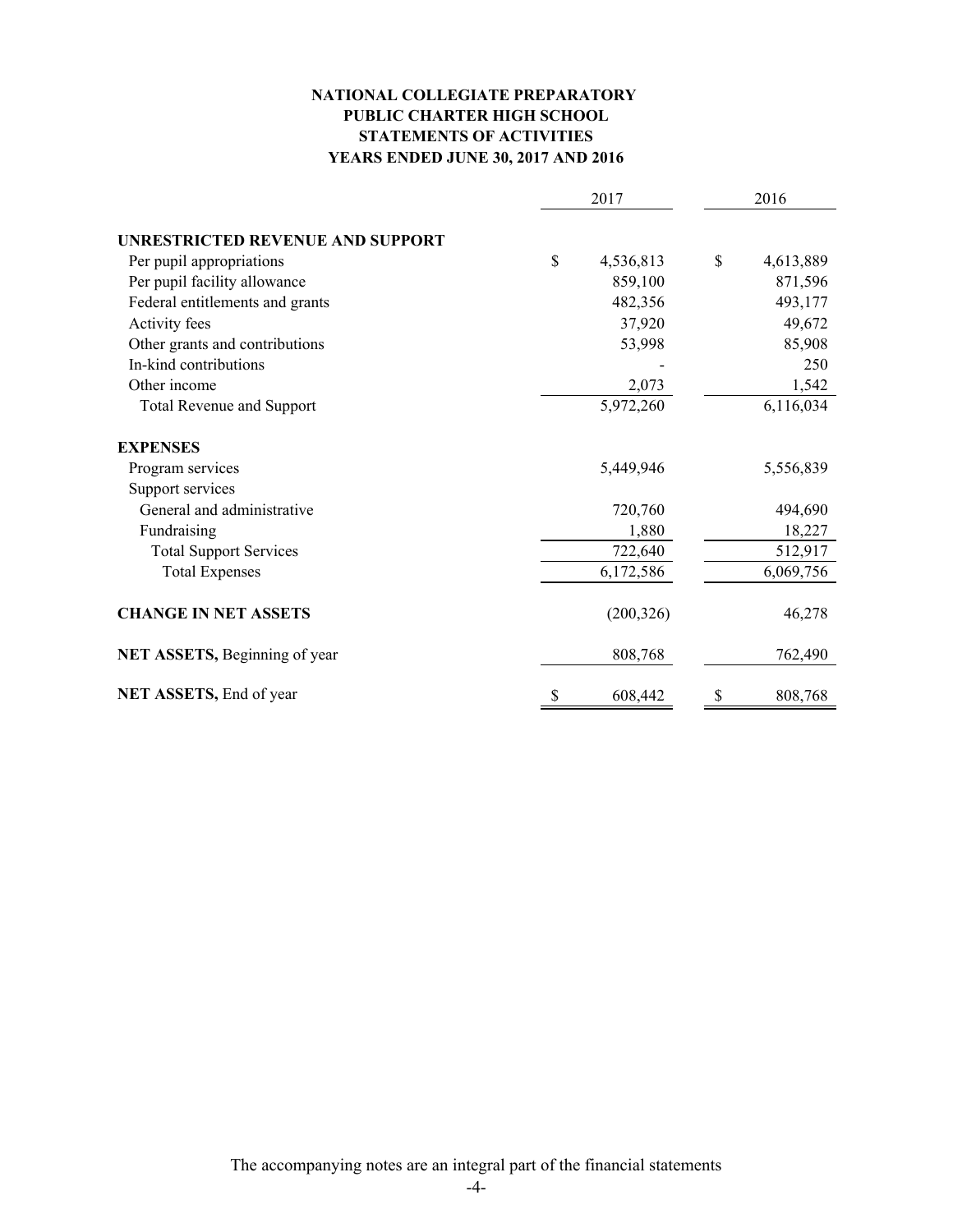#### **NATIONAL COLLEGIATE PREPARATORY PUBLIC CHARTER HIGH SCHOOL STATEMENT OF FUNCTIONAL EXPENSES YEAR ENDED JUNE 30, 2017**

|                                                | <b>SUPPORT SERVICES</b> |           |             |                |             |                 |
|------------------------------------------------|-------------------------|-----------|-------------|----------------|-------------|-----------------|
|                                                |                         | Program   |             | General and    |             |                 |
|                                                |                         | Services  |             | Administrative | Fundraising | Total           |
| Personnel, Salaries, and Related Expenses:     |                         |           |             |                |             |                 |
| <b>Salaries</b>                                | \$                      | 2,730,241 | \$          | 411,173        | \$          | \$<br>3,141,414 |
| Employee benefits                              |                         | 277,294   |             | 40,496         |             | 317,790         |
| Payroll taxes                                  |                         | 217,788   |             | 31,805         |             | 249,593         |
| Professional development                       |                         | 32,778    |             |                |             | 32,778          |
| Travel and meetings                            |                         | 2,310     |             |                |             | 2,310           |
| Contracted services                            |                         | 220,929   |             | 34,486         |             | 255,415         |
| Other staff expenses                           |                         | 59,441    |             |                |             | 59,441          |
| Total Personnel, Salaries and Related Expenses |                         | 3,540,781 |             | 517,960        |             | 4,058,741       |
| <b>Direct Student Costs:</b>                   |                         |           |             |                |             |                 |
| Supplies and materials                         |                         | 8,432     |             |                |             | 8,432           |
| Contracted instruction fees                    |                         | 112,812   |             |                |             | 112,812         |
| Student assessments                            |                         | 80,497    |             |                |             | 80,497          |
| Uniforms                                       |                         | 24,641    |             |                |             | 24,641          |
| Transportation                                 |                         | 127,293   |             |                |             | 127,293         |
| Student recruiting                             |                         | 34,208    |             |                |             | 34,208          |
| Food service                                   |                         | 120,124   |             |                |             | 120,124         |
| Other student costs                            |                         | 194,843   |             |                |             | 194,843         |
| <b>Total Direct Student Costs</b>              |                         | 702,850   |             |                |             | 702,850         |
| Occupancy:                                     |                         |           |             |                |             |                 |
| Rent                                           |                         | 855,088   |             | 4,012          |             | 859,100         |
| Maintenance and repairs                        |                         | 8,236     |             | 39             |             | 8,275           |
| <b>Total Occupancy Expenses</b>                |                         | 863,324   |             | 4,051          |             | 867,375         |
| <b>Office Expenses:</b>                        |                         |           |             |                |             |                 |
| Office supplies and materials                  |                         | 23,198    |             | 106            |             | 23,304          |
| Equipment rental                               |                         | 45,204    |             | 213            |             | 45,417          |
| Telecommunications                             |                         | 32,494    |             | 152            |             | 32,646          |
| Professional fees                              |                         | 20,693    |             | 169,598        |             | 190,291         |
| Printing and publications                      |                         | 1,377     |             | 7              |             | 1,384           |
| Postage and shipping                           |                         | 3,193     |             | 15             |             | 3,208           |
| Computer and related                           |                         | 33,327    |             | 157            |             | 33,484          |
| Other office expenses                          |                         | 4,679     |             | 22             |             | 4,701           |
| <b>Total Office Expenses</b>                   |                         | 164,165   |             | 170,270        |             | 334,435         |
| <b>General Expenses:</b>                       |                         |           |             |                |             |                 |
| Insurance                                      |                         | 18,681    |             | 87             |             | 18,768          |
| Authorizer fees                                |                         | 59,383    |             |                |             | 59,383          |
| Depreciation                                   |                         | 81,492    |             | 383            |             | 81,875          |
| Fees and licenses                              |                         | 19,270    |             | 90             |             | 19,360          |
| Other general expenses                         |                         |           |             | 27,919         | 1,880       | 29,799          |
| <b>Total General Expenses</b>                  |                         | 178,826   |             | 28,479         | 1,880       | 209,185         |
| <b>TOTAL EXPENSES</b>                          | \$                      | 5,449,946 | $\mathbb S$ | 720,760        | \$<br>1,880 | \$<br>6,172,586 |

The accompanying notes are an integral part of the financial statements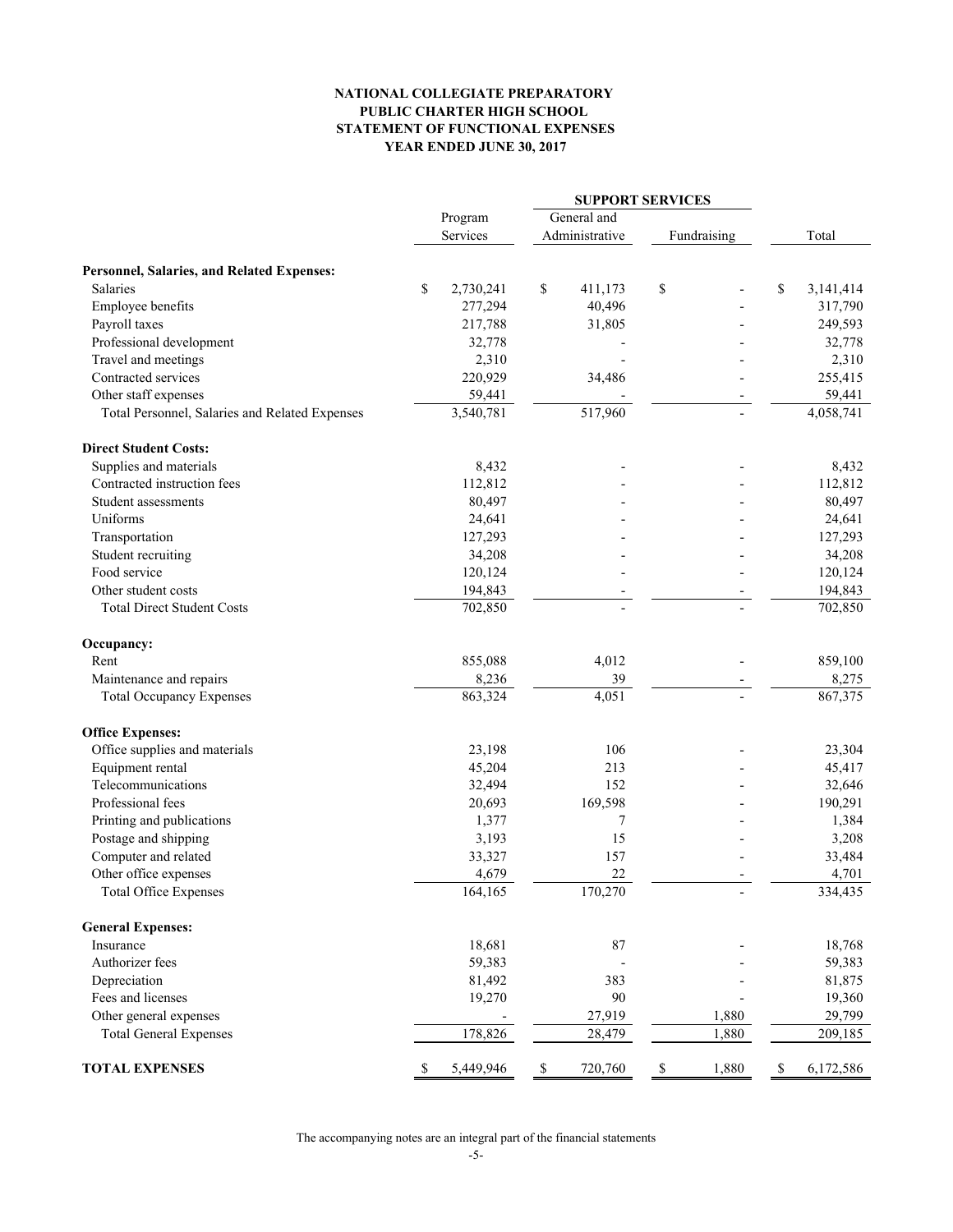#### **NATIONAL COLLEGIATE PREPARATORY PUBLIC CHARTER HIGH SCHOOL STATEMENT OF FUNCTIONAL EXPENSES YEAR ENDED JUNE 30, 2016**

|                                                   | <b>SUPPORT SERVICES</b> |                          |                       |                 |
|---------------------------------------------------|-------------------------|--------------------------|-----------------------|-----------------|
|                                                   | Program                 | General and              |                       |                 |
|                                                   | Services                | Administrative           | Fundraising           | Total           |
| <b>Personnel, Salaries, and Related Expenses:</b> |                         |                          |                       |                 |
| Salaries                                          | \$<br>2,808,294         | \$<br>323,088            | \$                    | \$<br>3,131,382 |
| Employee benefits                                 | 227,258                 | 26,763                   |                       | 254,021         |
| Payroll taxes                                     | 231,477                 | 27,261                   |                       | 258,738         |
| Professional development                          | 35,389                  |                          |                       | 35,389          |
| Travel and meetings                               | 1,360                   |                          |                       | 1,360           |
| Contracted services                               | 240,910                 |                          |                       | 240,910         |
| Other staff expenses                              | 60,387                  |                          |                       | 60,387          |
| Total Personnel, Salaries and Related Expenses    | 3,605,075               | 377,112                  |                       | 3,982,187       |
| <b>Direct Student Costs:</b>                      |                         |                          |                       |                 |
| Supplies and materials                            | 9,993                   |                          |                       | 9,993           |
| Contracted instruction fees                       | 124,083                 |                          |                       | 124,083         |
| Textbooks                                         | 20,380                  |                          |                       | 20,380          |
| Student assessments                               | 46,814                  |                          |                       | 46,814          |
| Uniforms                                          | 11,583                  |                          |                       | 11,583          |
| Transportation                                    | 66,295                  |                          |                       | 66,295          |
| Student recruiting                                | 41,642                  |                          |                       | 41,642          |
| Food service                                      | 150,864                 |                          |                       | 150,864         |
| Other student costs                               | 200,287                 |                          |                       | 200,287         |
| <b>Total Direct Student Costs</b>                 | 671,941                 |                          |                       | 671,941         |
| Occupancy:                                        |                         |                          |                       |                 |
| Rent                                              | 853,744                 | 4,006                    |                       | 857,750         |
| Maintenance and repairs                           | 2,245                   | 10                       |                       | 2,255           |
| <b>Total Occupancy Expenses</b>                   | 855,989                 | 4,016                    |                       | 860,005         |
| <b>Office Expenses:</b>                           |                         |                          |                       |                 |
| Office supplies and materials                     | 11,206                  | 52                       |                       | 11,258          |
| Equipment rental                                  | 33,884                  | 159                      |                       | 34,043          |
| Telecommunications                                | 26,424                  | 124                      |                       | 26,548          |
| Professional fees                                 | 86,755                  | 112,268                  |                       | 199,023         |
| Printing and publications                         | 9,642                   | 45                       |                       | 9,687           |
| Postage and shipping                              | 3,859                   | 18                       |                       | 3,877           |
| Computer and related                              | 51,435                  | 242                      |                       | 51,677          |
| Other office expenses                             | 1,793                   | 9                        |                       | 1,802           |
| <b>Total Office Expenses</b>                      | 224,998                 | 112,917                  |                       | 337,915         |
| <b>General Expenses:</b>                          |                         |                          |                       |                 |
| Insurance                                         | 20,873                  | 98                       |                       | 20,971          |
| Interest                                          | 2,633                   | 13                       |                       | 2,646           |
| Authorizer fees                                   | 61,175                  | $\overline{\phantom{m}}$ |                       | 61,175          |
| Depreciation                                      | 98,102                  | 460                      |                       | 98,562          |
| Fees and licenses                                 | 15,803                  | 74                       |                       | 15,877          |
| Other general expenses                            |                         |                          | 18,227                | 18,227          |
| Donated services/products                         | 250                     |                          |                       | 250             |
| <b>Total General Expenses</b>                     | 198,836                 | 645                      | 18,227                | 217,708         |
| <b>TOTAL EXPENSES</b>                             | \$<br>5,556,839         | $\mathbb{S}$<br>494,690  | $\mathbb S$<br>18,227 | \$<br>6,069,756 |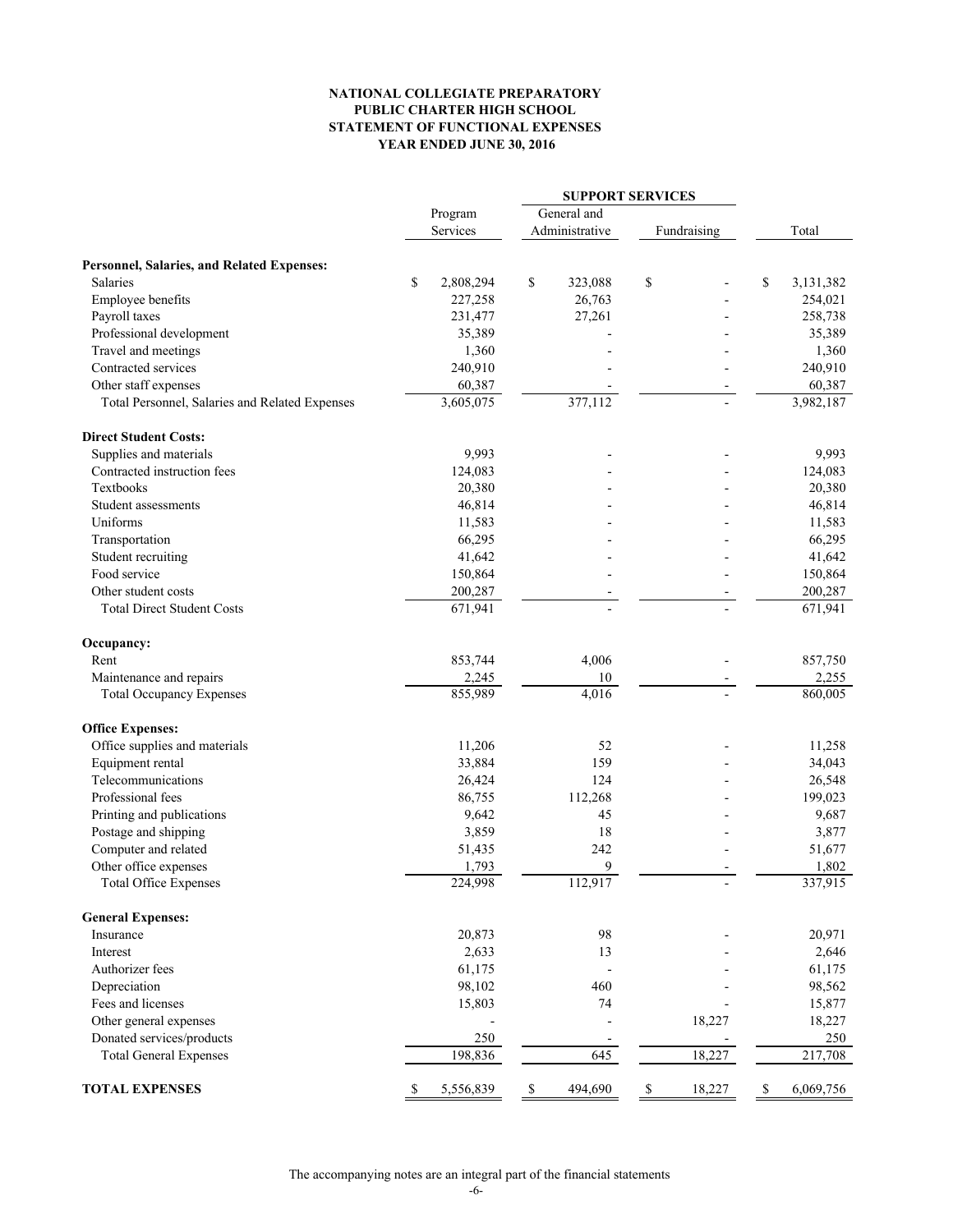### **NATIONAL COLLEGIATE PREPARATORY PUBLIC CHARTER HIGH SCHOOL STATEMENTS OF CASH FLOWS YEARS ENDED JUNE 30, 2017 AND 2016**

|                                                             |    | 2017       | 2016 |           |  |
|-------------------------------------------------------------|----|------------|------|-----------|--|
|                                                             |    |            |      |           |  |
| <b>CASH FLOWS FROM OPERATING ACTIVITIES</b>                 |    |            |      |           |  |
| Change in net assets                                        | \$ | (200, 326) | \$   | 46,278    |  |
| Adjustments to reconcile change in net assets to net cash   |    |            |      |           |  |
| provided by operating activities                            |    |            |      |           |  |
| Depreciation                                                |    | 81,875     |      | 98,562    |  |
| (Increase) decrease in assets:                              |    |            |      |           |  |
| Accounts and grants receivable                              |    | 79,212     |      | 237,092   |  |
| Prepaid expenses                                            |    | (11,097)   |      | 78,901    |  |
| Security deposit                                            |    |            |      | (10,000)  |  |
| Increase (decrease) in liabilities:                         |    |            |      |           |  |
| Accounts payable                                            |    | 194,441    |      | 121,300   |  |
| Accrued expenses                                            |    | 490        |      | (21, 756) |  |
| Deferred revenue                                            |    | (16,240)   |      | (6, 156)  |  |
| Net Cash Provided By Operating Activities                   |    | 128,355    |      | 544,221   |  |
| <b>CASH FLOWS FROM INVESTING ACTIVITIES</b>                 |    |            |      |           |  |
| Purchases of property and equipment                         |    | (20,740)   |      | (40,086)  |  |
| Purchases and redemptions of certificate of deposit         |    |            |      | (5)       |  |
| Net Cash Used In Investing Activities                       |    | (20, 740)  |      | (40,091)  |  |
| <b>CASH FLOWS FROM FINANCING ACTIVITIES</b>                 |    |            |      |           |  |
| Principal payments on line of credit                        |    |            |      | (150,000) |  |
| Net Cash Used In Financing Activities                       |    |            |      | (150,000) |  |
| <b>NET INCREASE IN CASH</b>                                 |    | 107,615    |      | 354,130   |  |
| CASH, beginning of year                                     |    | 609,518    |      | 255,388   |  |
| CASH, end of year                                           | Ъ, | 717,133    | S    | 609,518   |  |
|                                                             |    |            |      |           |  |
| SUPPLEMENTAL DISCLOSURE OF CASH FLOW<br><b>INFORMATION:</b> |    |            |      |           |  |
| Cash Paid for Interest                                      | \$ |            | S    | 2,646     |  |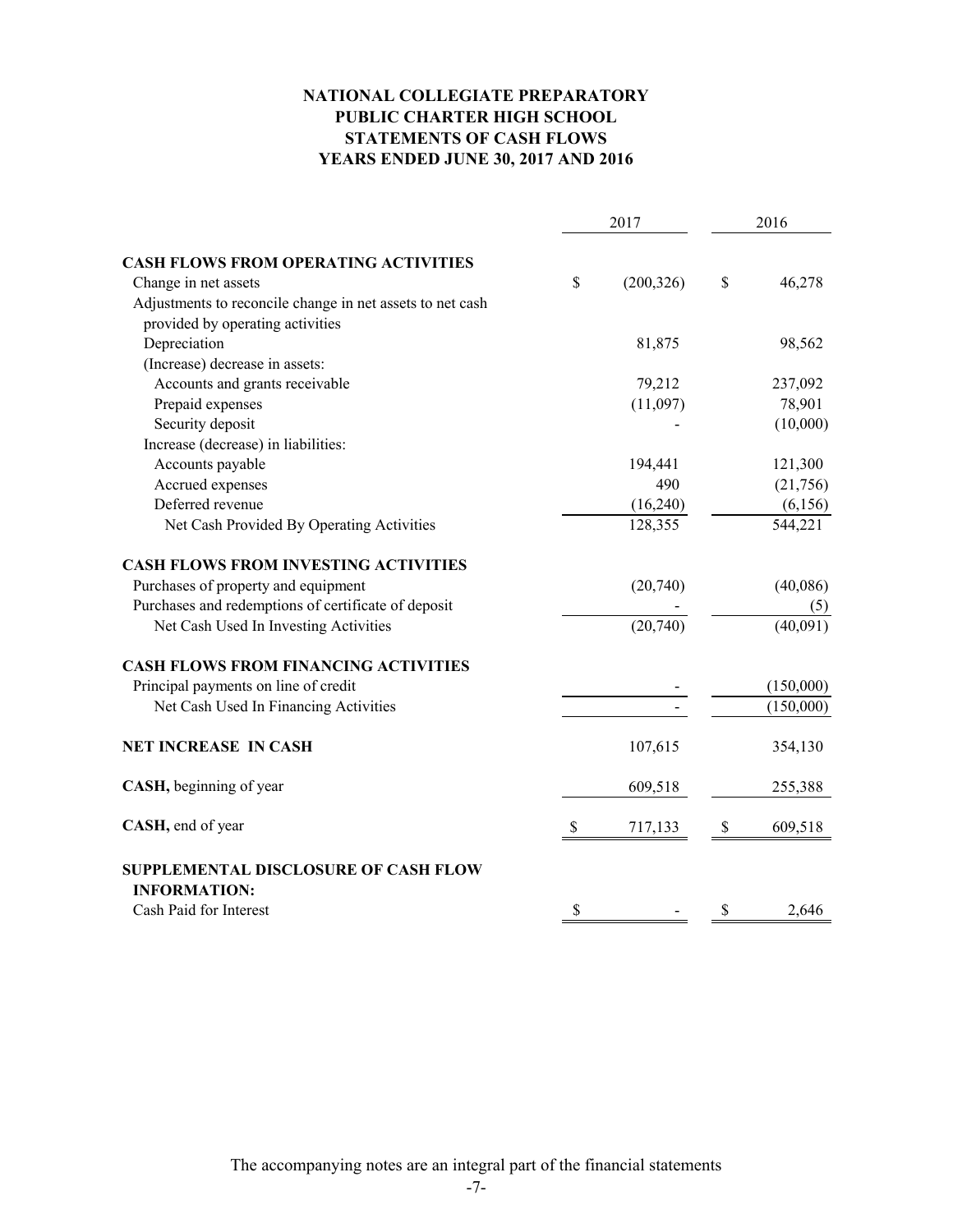# **NOTE A – NATURE OF THE ORGANIZATION**

The National Collegiate Preparatory Public Charter High School (the "School") was incorporated in July 2008 as a public charter school located in Washington, D.C. The School is a 9th-12th grade college preparatory high school that serves students in Washington, D.C. The School combines challenging academics with real-world experiences to prepare students for high school achievement, post-secondary success, and global citizenship.

On August 17, 2009, the School entered into a 15-year Charter School Agreement with the D.C. Public Charter School Board. The School has a guaranteed funding stream from the District of Columbia (uniform per student funding) and the U.S. federal government (federal formula grants for education and other programs) provided it meets compliance requirements. A D.C. public charter school is considered a Local Educational Agency (LEA) under federal education programs. As a D.C. public charter school, the School enjoys significant freedom from the budget and operational restrictions placed on traditional public schools, allowing it to create a unique educational mission and approach.

# **NOTE B – SUMMARY OF SIGNIFICANT ACCOUNTING POLICIES**

### Basis of Accounting

The School's financial statements are prepared on the accrual basis of accounting. Therefore, revenue and related assets are recognized when earned and expenses and related liabilities are recognized as the obligations are incurred.

### Financial Statement Presentation

Financial statement presentation follows Financial Accounting Standards Board ("FASB") Accounting Standards Codification ("ASC") Topic *Not-for-Profit-Entities*. In accordance with the topic, the School is required to report information regarding its financial position and activities according to three classes of net assets. Accordingly, the net assets of the School and changes therein are classified and reported as follows:

*Unrestricted Net Assets* – Net assets not subject to donor-imposed stipulations.

*Temporarily Restricted Net Assets* – Net assets subject to donor-imposed stipulations that may or will be met by either actions of the School and/or the passage of time. There were no temporarily restricted net assets as of June 30, 2017 or 2016.

*Permanently Restricted Net Assets* – Net assets subject to donor-imposed stipulations that they be maintained permanently by the School. There were no permanently restricted net assets as of June 30, 2017 or 2016.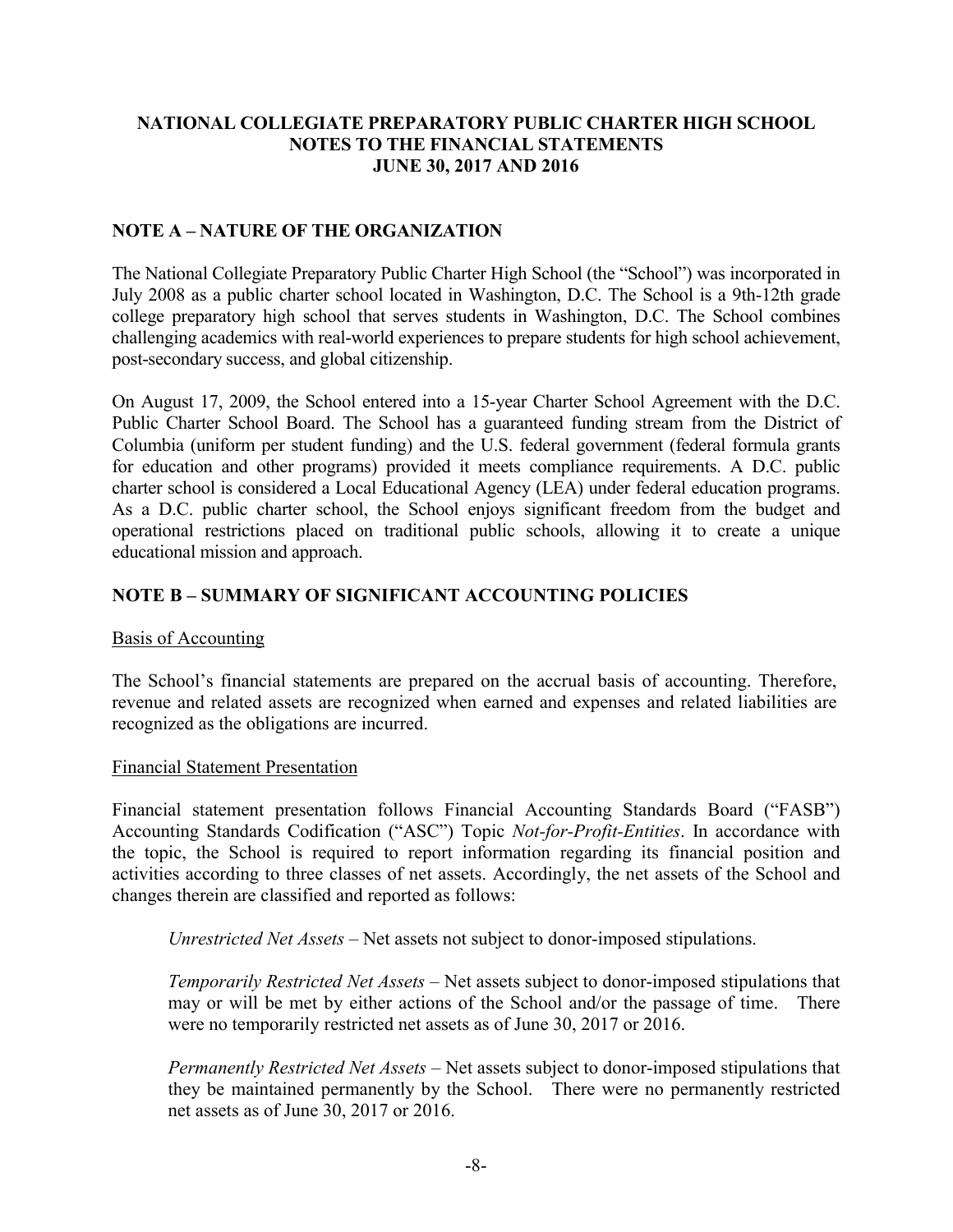(continued)

### **NOTE B – SUMMARY OF SIGNIFICANT ACCOUNTING POLICIES –** continued

### Accounts and Grants Receivable

Grants receivable consist of unsecured amounts due from public funding sources whose ability to pay are subject to appropriations. The School performs ongoing credit evaluations of its funding sources and generally does not require collateral. Grants receivable are reported net of an allowance for doubtful accounts, if any. The allowance, if any, is estimated based on historical collection trends, the age of outstanding receivable and existing economic conditions. If actual experience changes, revisions to the allowance may be necessary. Due to the nature of funding from the federal government and the District of Columbia, management believes that all receivables will be collected within one year. Therefore, no allowance for doubtful accounts has been recorded. Accounts receivable related to activity fees are recognized at the time the activity had occurred.

### Property and Equipment

The School capitalizes all expenditures for property and equipment in excess of \$1,000. Property and equipment acquired are recorded at cost or, if donated, at the approximate fair value at the time of donation. Depreciation is computed using the straight-line method over the estimated useful lives of the assets, which range from three to seven years. Maintenance and repairs which do not improve or extend the life of the respective asset are charged to expense when incurred.

### Certificate of Deposit

Includes a certificate of deposit with an original maturity of thirteen months that is valued at cost.

### Revenue Recognition

Contributions received are recorded as increases in unrestricted, temporarily restricted or permanently restricted net assets, depending on the existence and/or nature of any donor restrictions. When a restriction expires (that is, when a stipulated time restriction ends or the purpose of the restriction is accomplished), temporarily restricted net assets are reclassified to unrestricted net assets and reported in the statement of activities as net assets released from restrictions. When restrictions are met within the same year as restricted funds are contributed, they are classified as unrestricted contributions.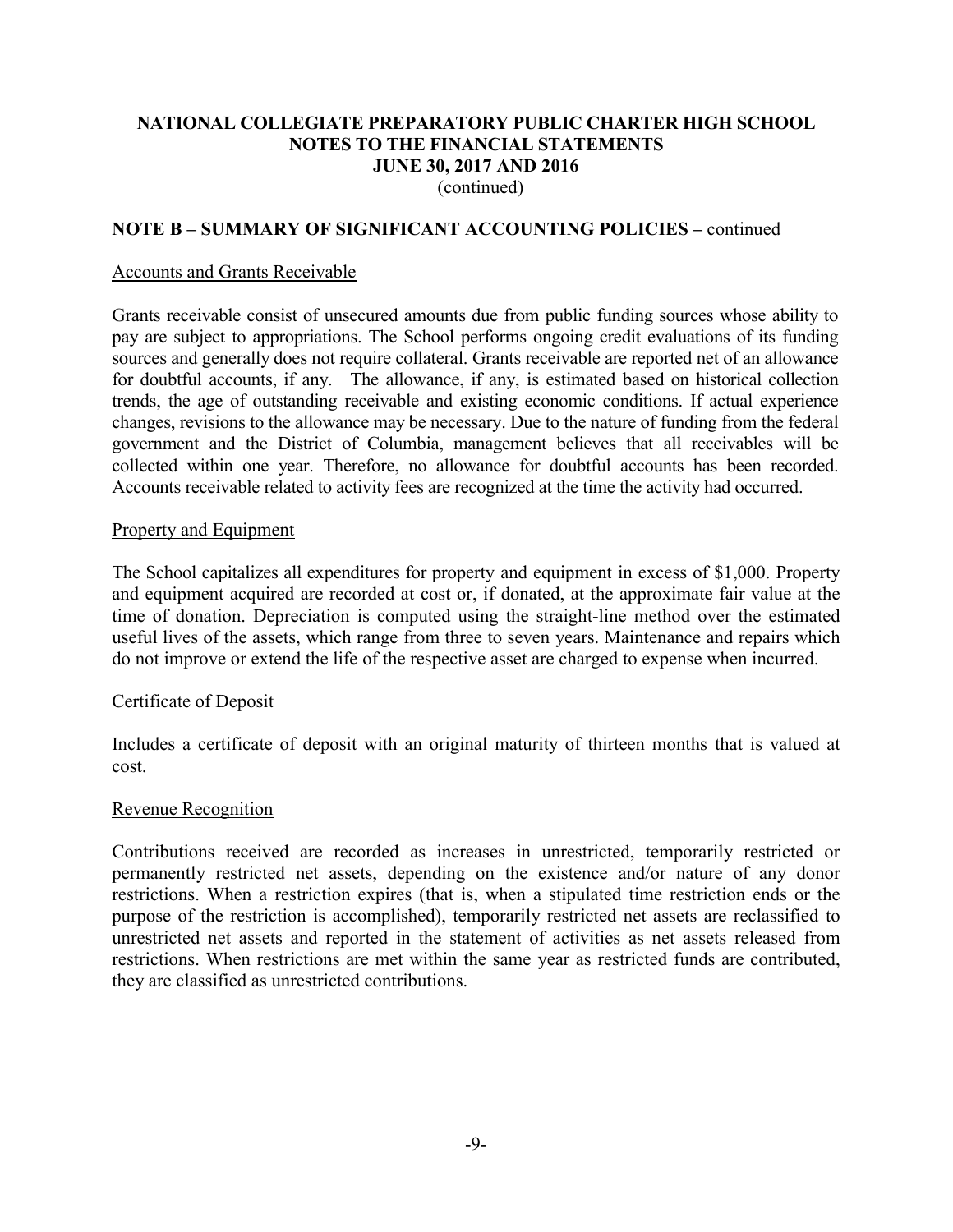(continued)

### **NOTE B – SUMMARY OF SIGNIFICANT ACCOUNTING POLICIES –** continued

### Revenue Recognition - continued

Federal entitlements and grants are recognized during the period in which the work is performed. Accordingly, grant funds received in the current fiscal year, for work to be performed in the next fiscal year are recorded as deferred revenue.

The School receives a student allocation on a per pupil basis from the District of Columbia to cover the cost of academic expenses. Per Pupil appropriated revenue is recognized during the period for which the associated education services are provided. Per pupil appropriations includes \$1,288,502 and \$1,383,002 for enhancements, such as special education and at risk students, for the years ended June 30, 2017 and 2016, respectively.

Activity fees are recognized at the time of the activity. This revenue represents amounts collected from students for, but not restricted to, field trips, meals, camps and other school related activities.

### In-Kind Contributions

In-kind contributions are recorded at fair value of the services or items received. The School recognizes in-kind contributions that create or enhance non-financial assets or require specialized skills and are provided by individuals who possess those skills, and would typically need to be purchased if not provided by donation. In-kind services revenue totaled \$0 and \$250, respectively as of the years ended June 30, 2017 and 2016.

### Functional Allocation of Expenses

The costs of providing the School's various programs and supporting services have been summarized on a functional basis in the accompanying statement of activities. Accordingly, certain costs have been allocated among the programs, fundraising and supporting services benefited.

### Use of Estimates

The preparation of financial statements in conformity with accounting principles generally accepted in the United States of America requires management to make certain estimates and assumptions. These estimates affect the reported amounts of assets and liabilities, the disclosure of contingent assets and liabilities at the date of the financial statements, and the reported amounts of revenue and expenses during the reporting period. Actual results could differ from these estimates.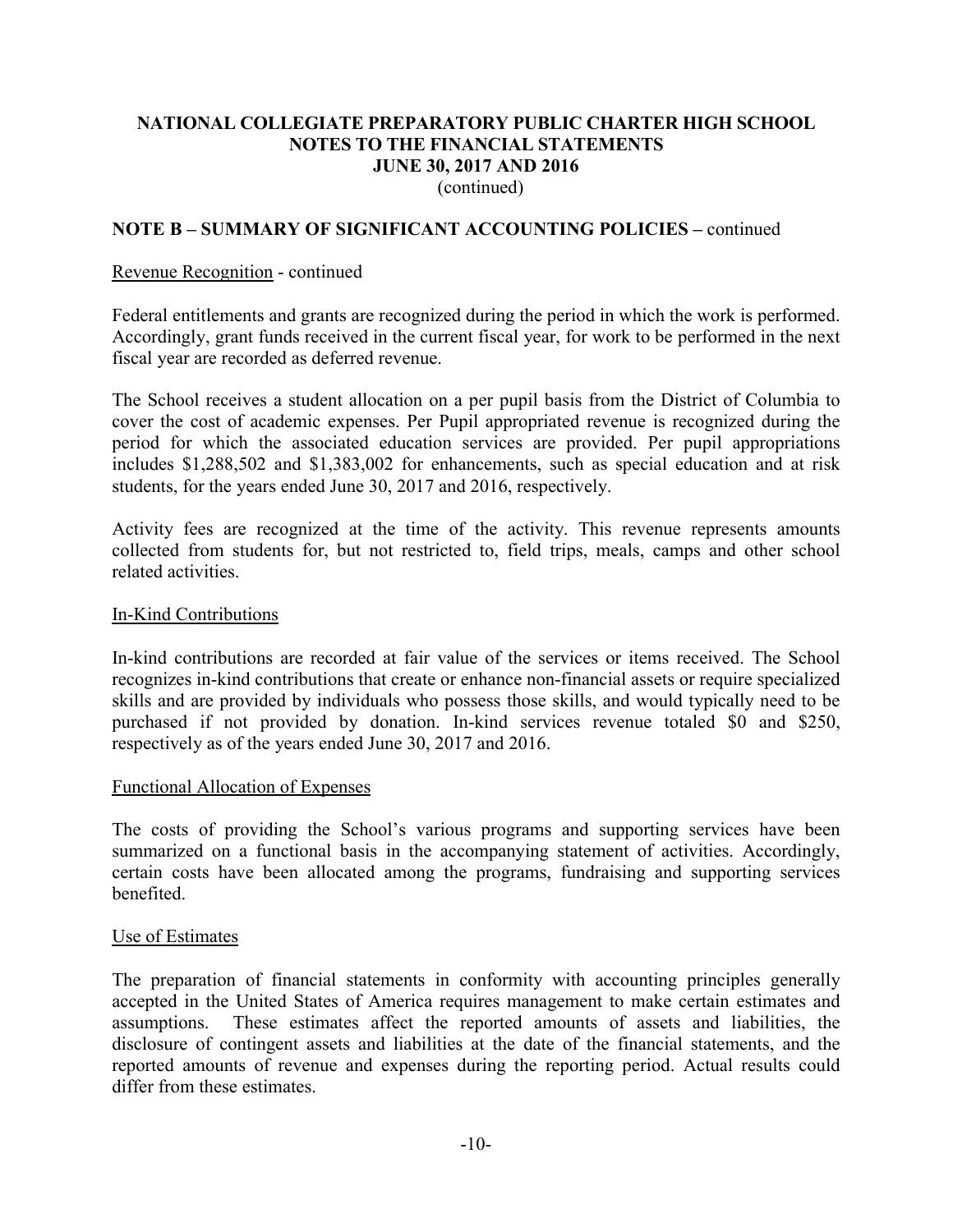(continued)

### **NOTE C – INCOME TAXES**

The School is a 501(c)(3) tax-exempt organization under Section 501(a) of the Internal Revenue Code. The School is, however, subject to tax on business income unrelated to its exempt purpose. The School files information returns as required.

The School believes that it has appropriate support for any tax positions taken, and as such, does not have any uncertain tax positions that are material to the financial statements or that would have an effect on its tax-exempt status. There are no unrecognized tax benefits or liabilities that need to be recorded.

The School's information returns are subject to examination by the Internal Revenue Service ("IRS") for a period of three years from the date they were filed, except under certain circumstances. The Form 990 information returns for the years 2013 through 2015 are open for a tax examination by the IRS, although no request has been made as of the date of these financial statements.

# **NOTE D – PROPERTY AND EQUIPMENT**

Property and equipment consisted of the following for the years ended June 30, 2017 and 2016:

|                                   |  | 2017       | 2016       |  |  |
|-----------------------------------|--|------------|------------|--|--|
| Furniture and equipment           |  | 453,928    | 453,928    |  |  |
| Computer equipment                |  | 314,979    | 294,239    |  |  |
| Total                             |  | 768,907    | 748,167    |  |  |
| Less accumulated depreciation     |  | (637, 145) | (555, 270) |  |  |
| Total Property and Equipment, Net |  | 131,762    | 192,897    |  |  |

Depreciation expense for the years ended June 30, 2017 and 2016 totaled \$81,875 and \$98,562, respectively.

### **NOTE E – CONCENTRATIONS OF RISKS**

The School is supported primarily by local and federal appropriations and local grants. For the years ended June 30, 2017 and 2016, 90% and 90%, respectively of total revenue was provided by government agencies. Reduction of this source of support would have a significant impact on the School's programs and activities.

The School maintains cash balances at financial institutions deemed to be creditworthy. Balances are insured by the Federal Deposit Insurance Corporation up to \$250,000 per financial institution.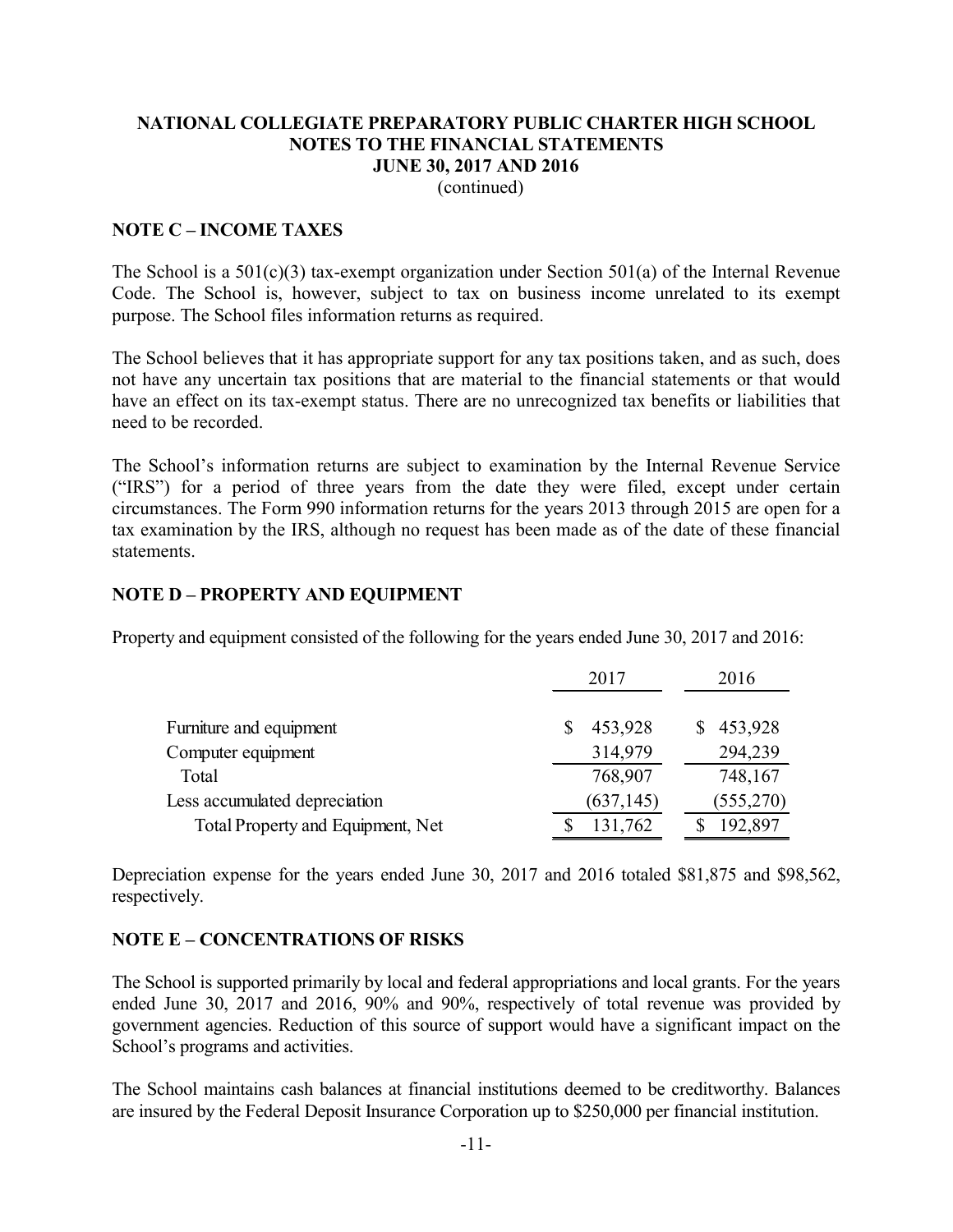(continued)

### **NOTE E – CONCENTRATION OF RISK -** continued

Cash balances may, at times exceed the federally insured limit; however, the School believes it is not exposed to any significant credit risk on cash or cash equivalents.

### **NOTE F – LEASE COMMITMENTS**

The School entered into a lease agreement in August 2012 with the Charter School Incubator Initiative originally scheduled to terminate on June 30, 2017. However, the lease agreement contains an option to extend and renew the term for three additional and consecutive five year option terms. In December 2016, the School renewed the lease agreement for an additional five years effective July 1, 2017.

In accordance with the terms of the lease, the School is required to pay a usage fee, or rent, determined with respect to the number of students enrolled. The total annual usage fee is equal to the number of students enrolled on each census date (every October) multiplied by the per pupil facilities allowance received by the School from the District of Columbia, less amounts withheld under the terms of the lease. Accordingly, the School cannot reasonably estimate its future minimum lease liability under the terms of the lease; however, usage fees cannot exceed the facilities allowance received from the District of Columbia, a guaranteed funding source. Rent expense for the years ended June 30, 2017 and 2016 was \$859,100 and \$857,750, respectively.

### **NOTE G – COMMITMENTS AND CONTINGENT LIABILITIES**

The School receives revenue from government grants and contracts that are subject to inspection and audit by the appropriate funding agency. The purpose of those inspections or audits is to determine whether program funds were used in accordance with their respective guidelines and regulations. The potential exists for disallowance of previously funded program costs. The School is of the opinion that disallowance, if any, arising from such inspections or audits will not have a material effect on the financial statements. The School has no provisions for possible disallowance of program costs on its financial statements.

### **NOTE H – SUBSEQUENT EVENTS**

In preparing these financial statements, the School's management has evaluated events and transactions for potential recognition or disclosure through November 30, 2017, the date the financial statements were available to be issued. There were no additional events or transactions that were discovered during the evaluation that required recognition or further disclosure.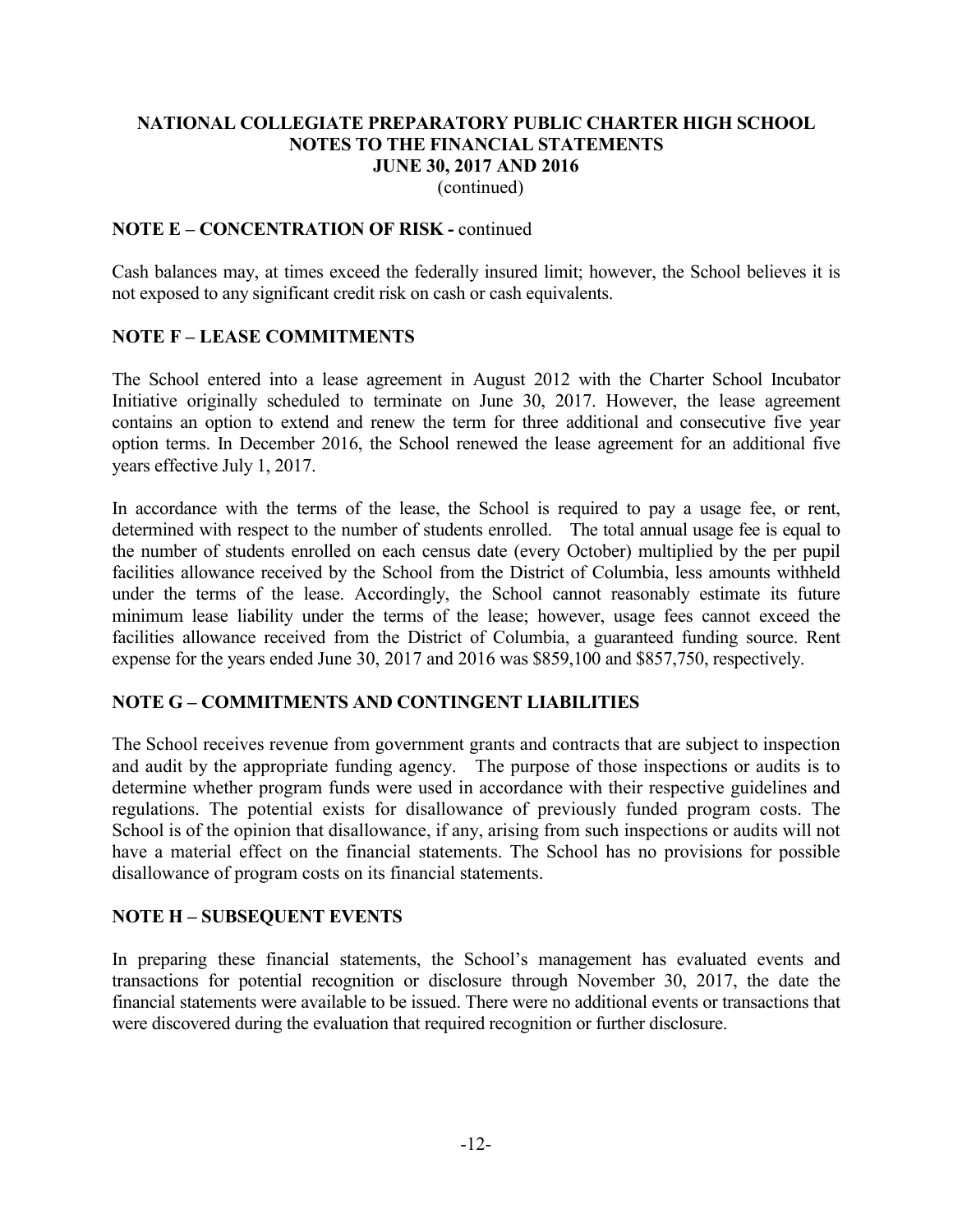

# **Independent Auditor's Report on Internal Control over Financial Reporting and on Compliance and Other Matters Based on an Audit of Financial Statements Performed in Accordance with** *Government Auditing Standards*

Board of Trustees National Collegiate Preparatory Public Charter High School Washington, DC

We have audited, in accordance with the auditing standards generally accepted in the United States of America and the standards applicable to financial audits contained in the *Government Auditing Standards* issued by the Comptroller General of the United States, the financial statements of National Collegiate Preparatory Public Charter High School (the "School"), a nonprofit organization, which comprise the statement of financial position as of June 30, 2017, and the related statements of activities, functional expenses, and cash flows for the year then ended, and the related notes to the financial statements, and have issued our report thereon dated November 30, 2017.

# **Internal Control Over Financial Reporting**

In planning and performing our audit of the financial statements, we considered the School's internal control over financial reporting (internal control) to determine the audit procedures that are appropriate in the circumstances for the purpose of expressing our opinion on the financial statements, but not for the purpose of expressing an opinion on the effectiveness of the School's internal control. Accordingly, we do not express an opinion on the effectiveness of the School's internal control.

A *deficiency in internal control* exists when the design or operation of a control does not allow management or employees, in the normal course of performing their assigned functions, to prevent, or detect and correct misstatements on a timely basis. A *material weakness* is a deficiency, or a combination of deficiencies, in internal control such that there is a reasonable possibility that a material misstatement of the entity's financial statements will not be prevented, or detected and corrected on a timely basis. A *significant deficiency* is a deficiency, or a combination of deficiencies, in internal control that is less severe than a material weakness, yet important enough to merit attention by those charged with governance.

Our consideration of internal control over financial reporting was for the limited purpose described in the first paragraph of this section and was not designed to identify all deficiencies in internal control over financial reporting that might be material weaknesses or significant deficiencies. Given these limitations, during our audit we did not identify any deficiencies in internal control that we consider to be material weaknesses. However, material weaknesses may exist that have not been identified.